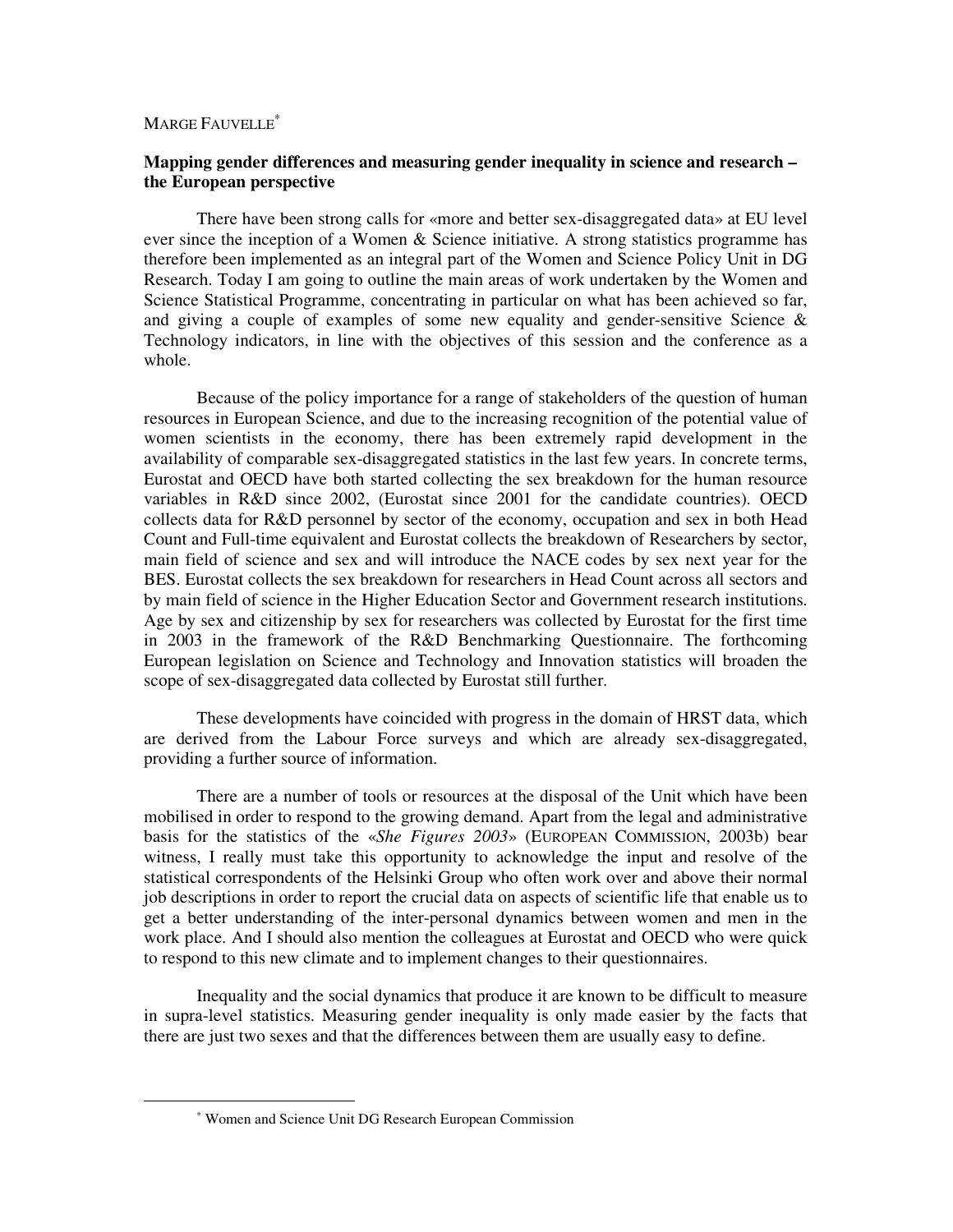Despite the implementation of data collection at national and supra-national level, the R&D and other relevant surveys are still hampered by problems of incorrect, missing or infrequent data. This impacts our capacity to calculate accurate EU averages. The need for comparable data means that more frameworks for harmonisation and better definitions need to be developed in new areas, and in emerging areas of specific interest to the Women and Science platform. There are areas such as the main fields of science, where the existing standards do not yield the information that we are looking for from a W&S perspective – for example women in ICT research.

We also know that many of the most generalised percentages hide – and even tell the wrong story about more complex patterns, so it is important to ensure that gender indicators are not incorrectly interpreted.

So what are the tangible results of this co-operative effort? Firstly there is a list of Women and Science indicators (published in She Figures 2003) that has been elaborated with the Statistical Correspondents of the Helsinki Group. It serves the double purpose of putting the short, medium and long term objectives of the statistical work on the table as well as providing a succinct guide for people working in Women & Science statistics at national/institutional level. An updated version of this list will form the core of a manual on gender-sensitive indicators for Women and Science which will be produced in 2004. Secondly, there are a number of publications, two of which have been released this year: *She Figures 2003* contains the latest available data for 31 countries as well as accompanying texts, methodological notes, the indicators list and other source references. The Women & Science dossier in the European Report on Science and Technology Indicators (European Commission 2003a) authored by the chairperson of this session, Rossella Palomba, uses the available data to present the strongest arguments to dispel some of the incorrect excuses that attempt to explain the lack of women in science, particularly in senior positions.

All the data can be downloaded from the W  $\&$  S Units web pages. But perhaps most of all, these results provide a springboard for policy debate in Europe, on the national W&S steering committees, in other national organisations and in research institutions.

#### *She Figures 2003*

*She Figures 2003* is the most complete collection of quantitative European W & S information available today. The main body of the publication presents the more pertinent indicators and the raw data can be found in the Annexes. There are four chapters, each concerned with a different policy theme: How Many?; Horizontal segregation; Vertical segregation and Fairness & success rates.

What new information did we elicit when analyzing the data presented in *She Figures 2003*? It is now clear that level of qualification can no longer be regarded as an excuse for the under-representation of women in advanced research education (PhD) programmes or in research posts. The only possible exception to this is still in engineering, where only a fifth of graduates are women. There was a slight increase in the EU average of senior academic staff that are women from 11.6  $\%$  in 1999 to 13.2  $\%$  in 2000 (equivalent to 15.2 women for every 100 men), but this still remains disproportionately low compared to the overall figure of 31% among all academic staff in the EU-15 (equivalent to 44.8 women for every 100 men). The sex composition of scientific boards was presented for the first time in *She Figures 2003* and again it is possible to see that in most countries the representation of women is very low at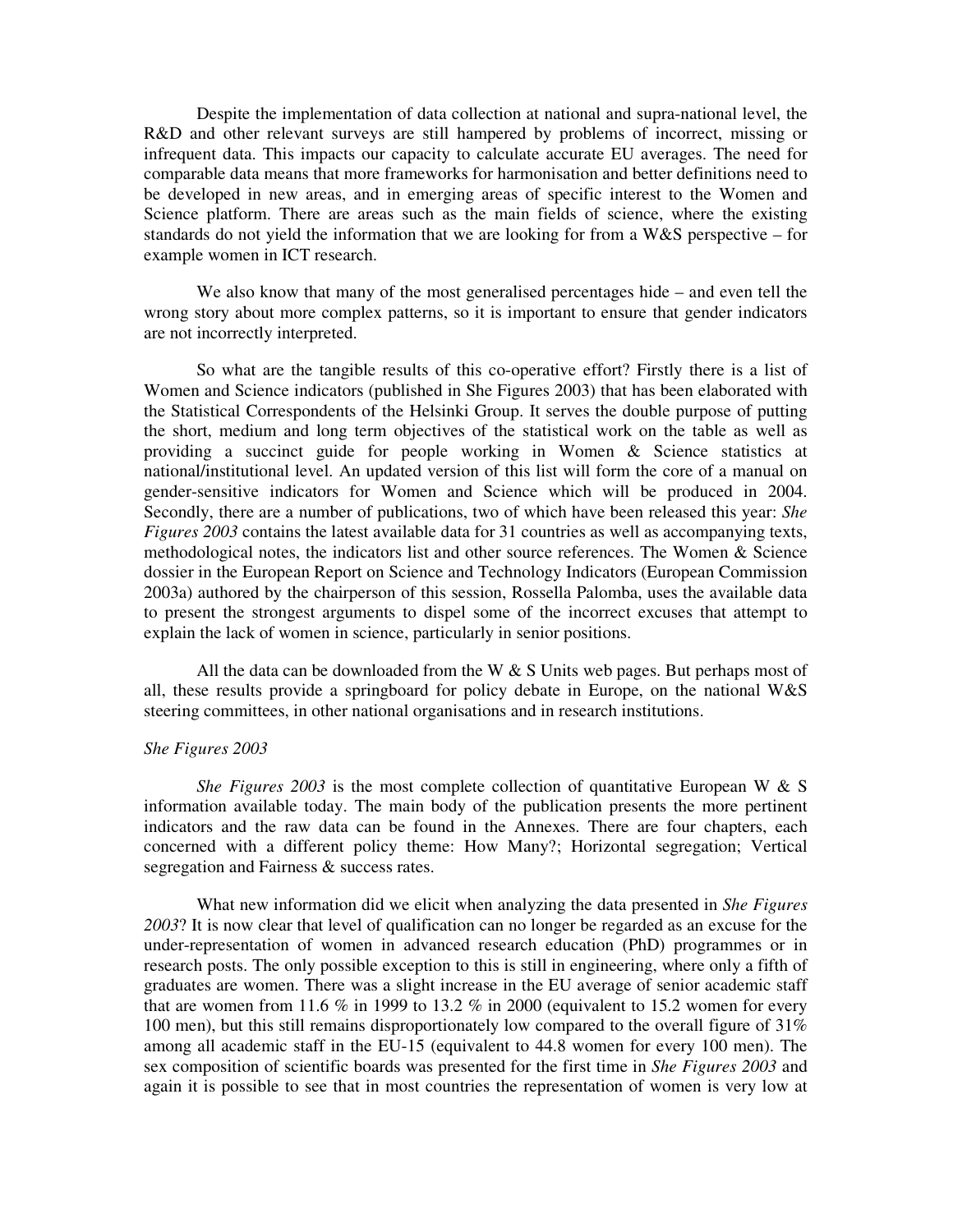this level. More encouragingly, the growth rates are generally higher for women PhD graduates and researchers than they are for men, with only a handful of exceptions.



Number of women per 100 men among senior academic staff (grade A) in EU Member States, HC, 2000  $^{\rm (1)}$ 

*Source:* DG Research, WiS database

*Notes:* (1) Exceptions to the reference year: DE, IT*,* SE: 2001; BE, ES, PT: 1999; AT: 1998. (2) FTE as exception to HC.

(3) EU-15: estimate excludes LU. Above exceptions to reference year apply Data are not yet comparable between countries due to differences in coverage & definitions.

The Women & Science Unit hosted a workshop on vertical segregation in September 2002 to see what the possibilities would be to obtain one or two new and comparable measures on either researchers or academic staff. The conclusions were that since compiling a measure of vertical segregation in the strictest sense of the term requires anywhere between 20 and 200 rankings, and in view of the diversity of different national systems, something simple needs to be developed in the short-term. So we have developed a four-tier frameworkfor analysing vertical segregation among academic staff.<sup>1</sup> This is also about to be applied to Government Research Institutions. The advantage of this framework is that it replaces the previous idea of categorising the different levels according to the titles which was misleading. The definition of the senior staff presented in this graph is therefore: «*The single highest grade/post at which research is normally conducted within the institutional or corporate system*»*.*

 $1$  In this framework each tier refers to one of more positions in a national system which are categorised into grades (grades A, B, C and D) according to common definitions. Until now, only the results for Grade A have been regarded as comparable, but it is hoped that comparable statistics relating to all 4 Grades will be available in lid-2004.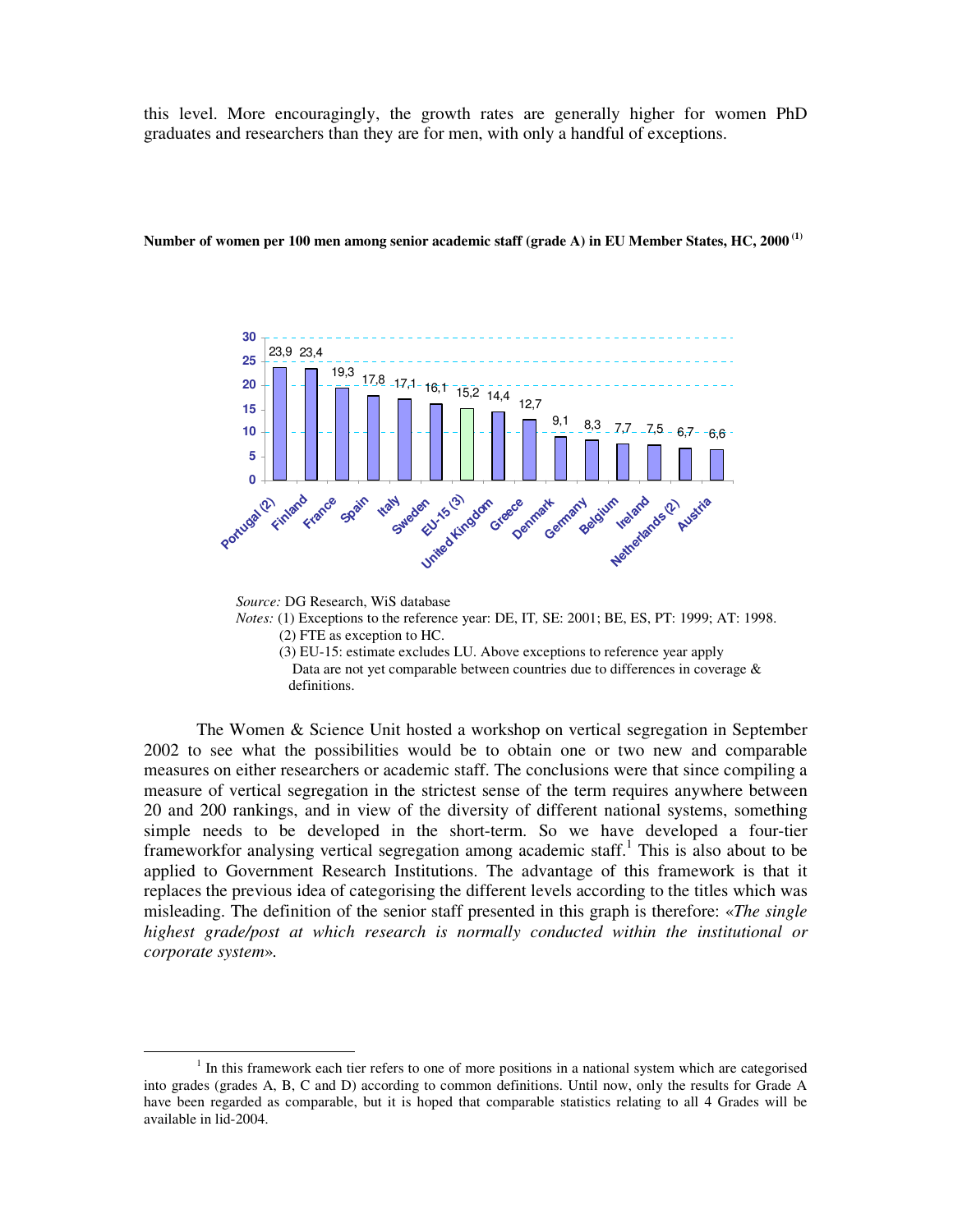#### *Measuring Gender Inequalities in Science*

Although the proportions of women as researchers and as academic staff indicate that there is certainly gender bias in the appointment of scientists in Europe, they do not tell us whether this bias represents inequality for either sex. Some slightly more sophisticated measures are needed for this. In line with the theme of the Conference, and especially with the theme of this session, I am therefore going to present three measures that we are working on at present in an attempt to quantify gender inequality: the GEMS, the Index of Dissimilarity and the Honeypot.

The first, which is still under development by Rossella Palomba, consists of applying scientific parallels to the components of the Gender Equality Measure (GEM), taken from the UNDP's *Human Development Report*: political participation and decision-making; economic participation and decision-making; power over economic resources. The exact composition of the three Equally Distributed Equivalent Percentages (EDEP) necessary for this still needs to be agreed by the Statistical Correspondents, so I cannot at this stage show you any results. However, an EDEP was convincingly presented by Rossella in the 2003 REIST report (EUROPEAN COMMISSION, 2003a) and the resulting indicator will probably be referred to as the Gender Equity Measure for Science (GEMS).

The second indicator is the Index of Dissimilarity (ID), which we have applied to the three R&D occupations as a proxy for the vertical dimension. The Index of Dissimilarity is another useful measure of occupational segregation, and here we have applied it to the three R&D occupations - researchers, technicians and support staff – identified in the Frascati Manual and for which countries systematically collect and report data.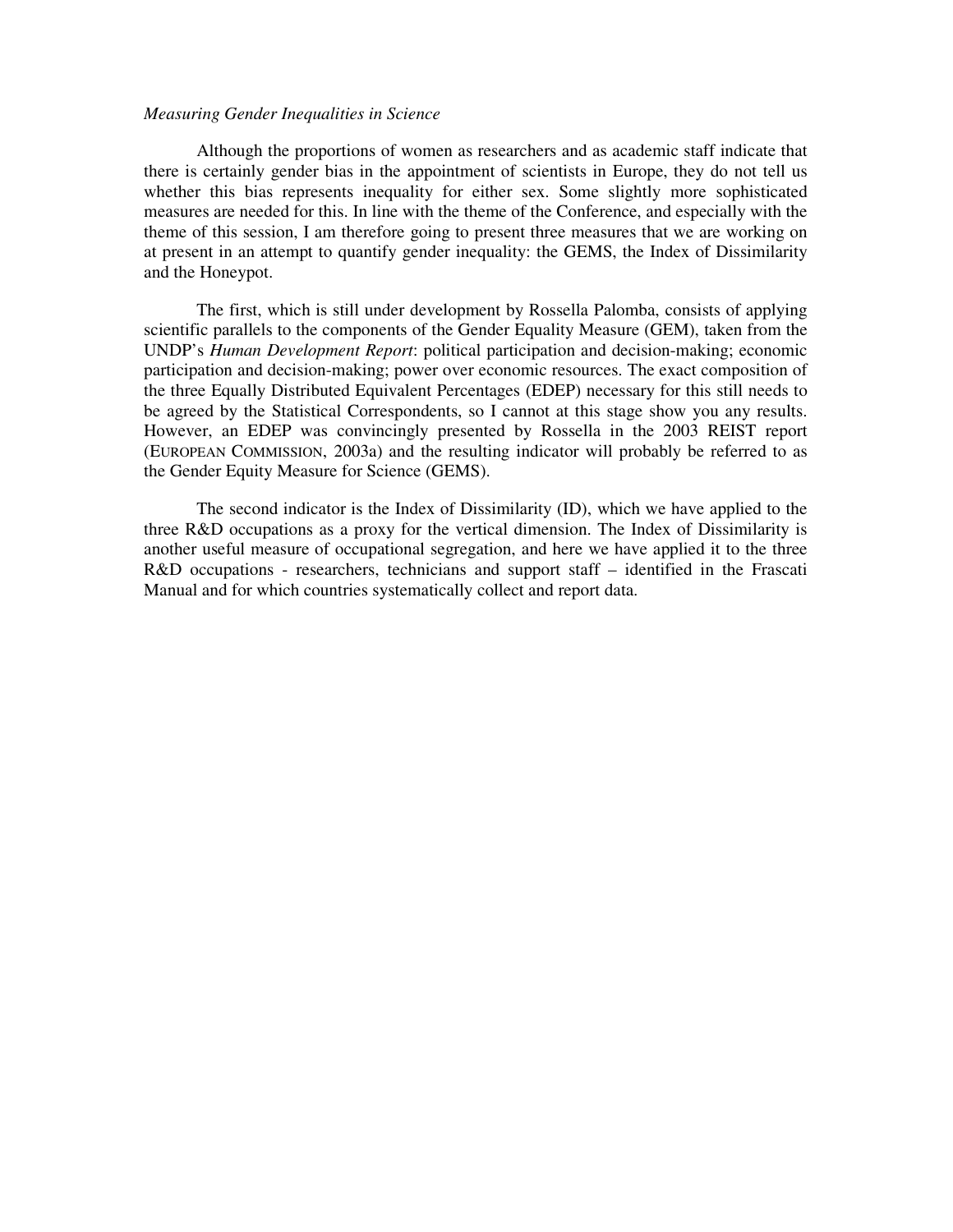| Table 1: Index of Dissimilarity of R&D personnel across the occupations by sector and sex, HC, 2000 $^{\rm (1)}$ |  |  |  |
|------------------------------------------------------------------------------------------------------------------|--|--|--|
|------------------------------------------------------------------------------------------------------------------|--|--|--|

|                      | <b>Index of Dissimilarity</b> |                   |                   |  |
|----------------------|-------------------------------|-------------------|-------------------|--|
| <b>Country</b>       | <b>Higher</b>                 | <b>Government</b> | <b>Business</b>   |  |
|                      | education sector              | sector            | enterprise sector |  |
| <b>Czech</b>         |                               |                   |                   |  |
| <b>Republic</b>      | 23,5%                         | 28,5%             | 21,5%             |  |
| <b>Cyprus</b>        | 12,2%                         | 13,8%             | 31,3%             |  |
| <b>Denmark</b>       |                               |                   | 12,37%            |  |
| Germany (2)          | 43,8%                         |                   |                   |  |
| <b>Estonia</b>       | 17,5%                         | 26,1%             | 23,0%             |  |
| <b>Greece</b>        | 11,9%                         | 4,8%              | 27,0%             |  |
| <b>Spain</b>         | 10,3%                         | 11,2%             | 12,8%             |  |
| <b>Ireland</b> $(2)$ |                               | $\mathbf{E}$      | 10,3%             |  |
| <b>Italy</b>         |                               | 3,1%              | 11,6%             |  |
| Latvia               | 4,7%                          | 14,1%             | 10,9%             |  |
| <b>Lithuania</b>     | 17,8%                         | 18,5%             | 16,6%             |  |
| <b>Luxembourg</b>    | 12,5%                         | 14,1%             |                   |  |
| <b>Hungary</b>       | 27,7%                         | 23,1%             | 28,5%             |  |
| <b>Austria</b>       | 38,5%                         | 17,7%             | 27,4%             |  |
| <b>Poland</b>        | 15,3%                         | 18,2%             | 14,4%             |  |
| Slovakia (2)         | 12,1%                         | 24,7%             | 18,0%             |  |
| <b>Slovenia</b>      | 20,9%                         | 9,1%              | 8,0%              |  |
| <b>United</b>        |                               |                   |                   |  |
| <b>Kingdom</b>       |                               | 23,0%             |                   |  |
| <b>Bulgaria</b>      | 5,9%                          | 20,3%             | 10,0%             |  |
| <b>Iceland</b>       | 19,7%                         | 8,6%              | 7,7%              |  |
| <b>Romania</b>       | 14,1%                         | 8,8%              | 12,6%             |  |

*Source:* Eurostat, S&T statistics

*Notes:* (1) Exceptions to the reference year: LV (BES), LT, LU: 2001; DK (BES), DE, EL, ES (BES), IE, IS, IT, FI: 1999; AT: 1998

(2) FTE as exception to HC

The results indicate in each case the percentage of all R&D personnel who would have to change occupations in order to achieve the overall proportions of women and men within each occupation. So, a high score means high segregation. By examining the components of the ID, it is also possible to establish the main cause of the segregation. In most cases it is due to higher than expected proportions of women as supporting staff and lower than expected proportions of women as researchers. There is an exceptional case for the BES in Italy. The 11.6% figure is due to a low proportion of women as technicians in this sector.

The rationale and formula for the ID, as a well as a worked example can be found in *She Figures 2003* and it will also be included in a manual for gender equality indicators in S&T planned for 2004.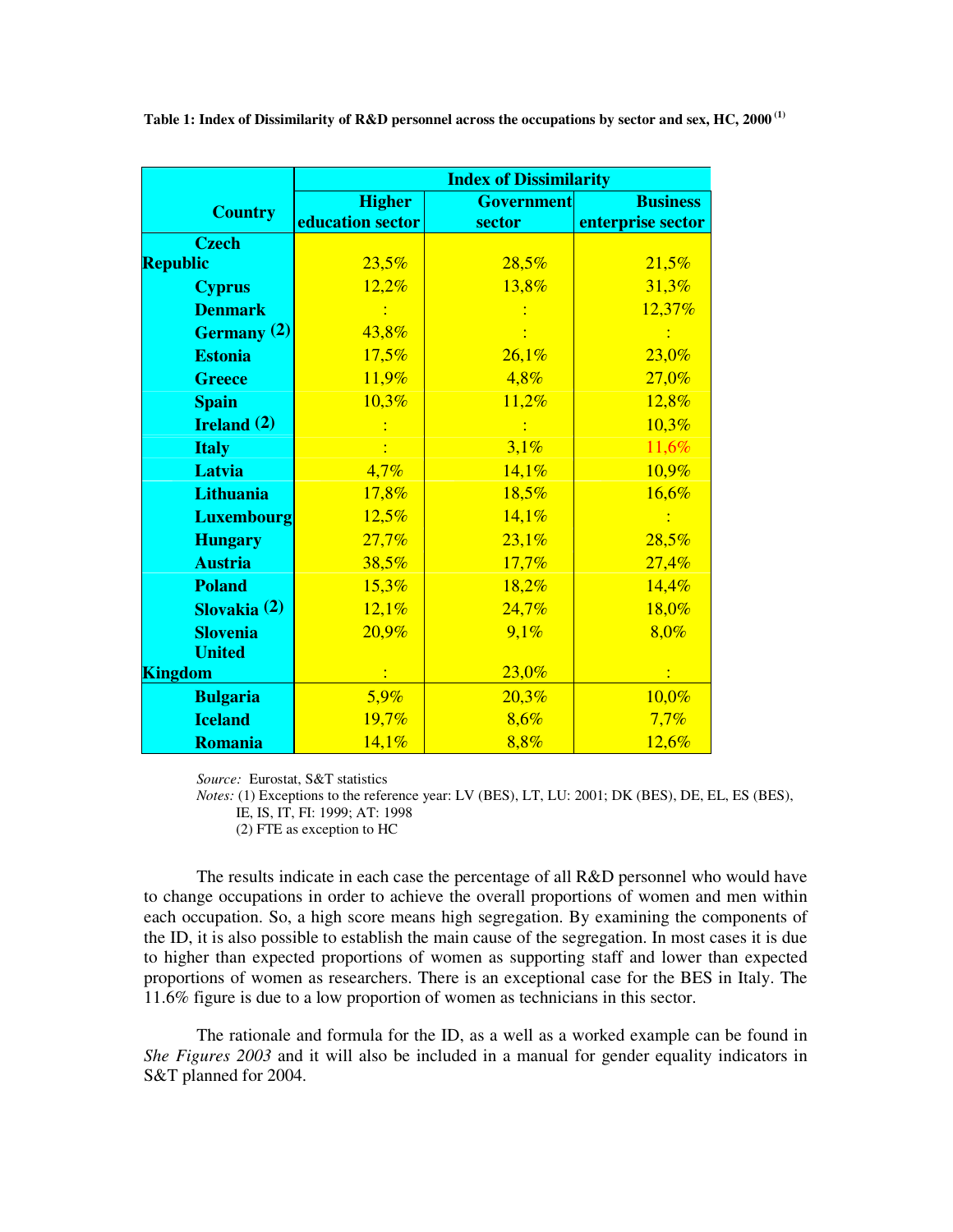The third indicator consists of quantifying the loss in terms of access to / control over R & D expenditure experienced by women because they tend to be distributed in the low expenditure areas. It is standardised and comparable across time and between countries. It is calculated by taking the difference between the 'expected' amount of R&D expenditure – which is the percentage of women among researchers applied to total R&D expenditure – and the 'observed' amount of R&D expenditure – which is the percentage of women among researchers within each sector or field applied to total R&D expenditure within each sector or field and then summed. This difference is then expressed as a percentage of the 'expected' R&D expenditure. We call this the Honeypot indicator because it reflects the different group behaviours of women and men in terms of orbiting around sources of finance. It was developed in the course of the Enwise<sup>2</sup> activity to examine the situations of women scientists in the 7 Central and Eastern European countries and the three Baltic States. In these countries there are generally higher proportions of women among researchers which demanded some more in-depth analysis.





*Notes:* Exceptions to reference year: RSEs: BG, EE, LV (HES and GOV only), PL, SI: 2000 R&D expenditure: HU (GOV & HES): 1999 Honeypot scores by field are for HES and GOV sectors only Data for researchers by field and sex are not available for HU (\*) Full-time Equivalent. HES expenditure data missing

The high negative scores for the Czech Republic and the Slovak Republic mean that women are losing out on 16.5 % + 15.1 % respectively of their expected share of R&D expenditure because they are disadvantageously distributed across the R&D sectors. The positive results on the other hand for Latvia and Bulgaria mean that women are gaining on men in terms of their distribution across the R&D sectors in these countries. However, these are also the countries with the lowest R&D expenditure *per capita* researcher.

A small amount of variation between the sexes can be expected – it would be too much to require the results to be exactly zero. So for countries where the scores are between - 5 and +5, it can be assumed that there is no evidence of a gender bias. However, it is also

*Source:* Eurostat, S&T statistics; DG Research, WiS database

 $2^2$  «Enlarging Women and Science towards the East» – this activity looks at the situations of women scientists in Bulgaria, Czech Republic, Estonia, Hungary, Latvia, Lithuania, Poland, Romania, Slovakia and Slovenia.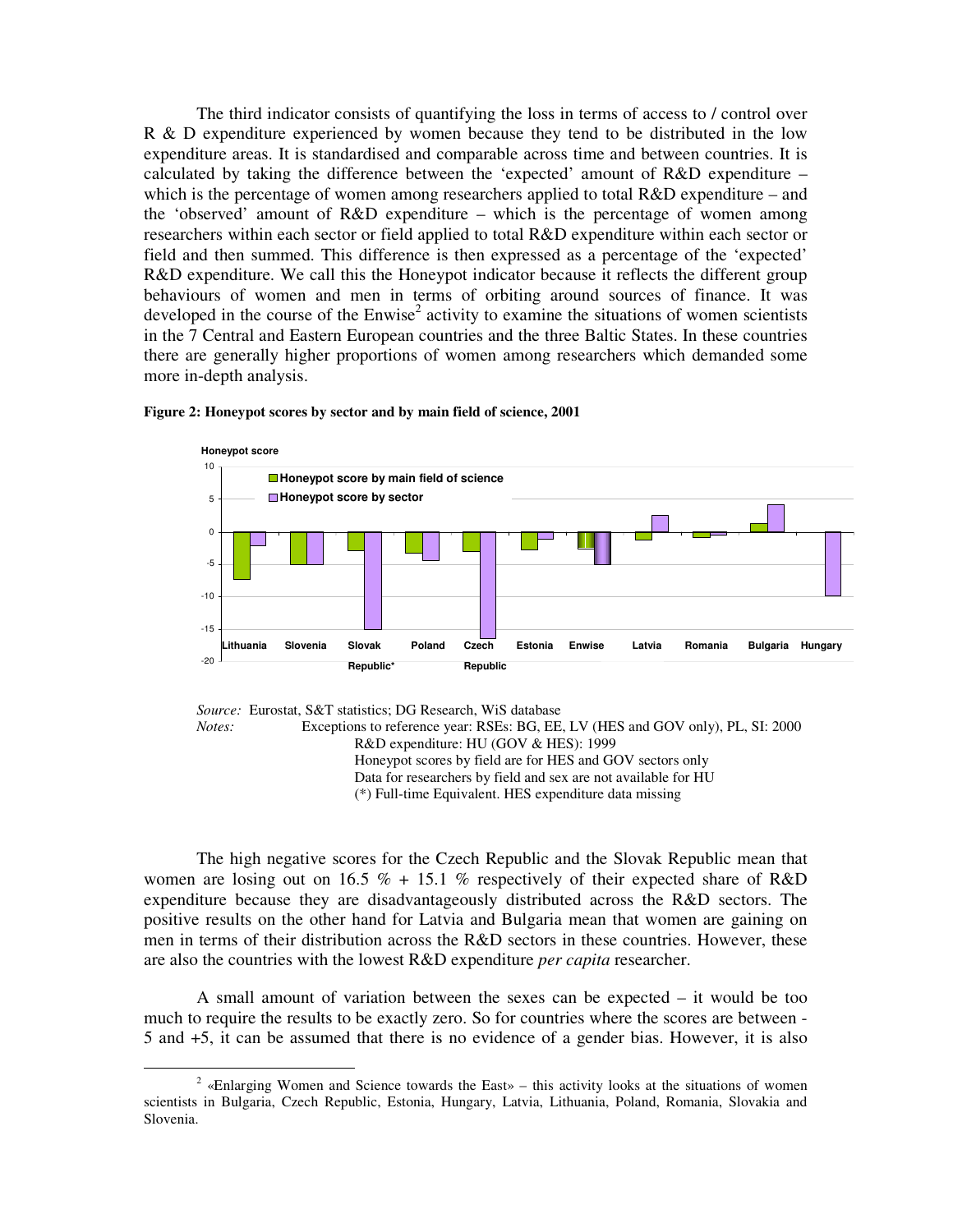crucial to equate these results within the gender context and within the economic context of R & D. We looked at the correlation between the Honeypot indicator and the percentage of women researchers and found that the relationship is strong and positive  $(r = 0.81)$ . This means that women are more likely to be "badly" distributed across the sectors in the countries where there is already a poor critical mass among women researchers – and vice versa.

The relationship with Gross Domestic Expenditure on R&D (GERD) *per capita* researchers on the other hand is strong and negative  $(r = -0.832)$  when Slovenia (an outlier because it has much higher GERD *per capita* than the other countries in the group) is excluded. This means that women are more likely to be losing out on their share of R&D expenditure in the sectors where the expenditure is highest – and less likely where expenditure is the lowest. These strong correlations also indicate that the Honeypot indicator is sensitive both to gender and to the economic context of R&D.





Gross Expenditure on R&D per capita Researcher (Euros)

*Source*: Eurostat, S&T statistics; DG Research, WiS database *Exceptions to reference year*: RSEs: BG, EE, LV (HES and GOV only), PL, SI: 2000 R&D expenditure: HU (GOV & HES): 1999 *Notes:* \* FTE as exception to HC

In real terms, these results point out what we already know - that simple percentages tell us very little about inequality. More worryingly, they suggest that in the countries where there are fewer resources for R&D, women are used as a kind of «fall-back» human resource because the rewards are insufficient to attract men. The results here also indicate that the distribution of women and men across sectors is a stronger determinant of inequality between the sexes than the distributions across main fields of science for many countries.